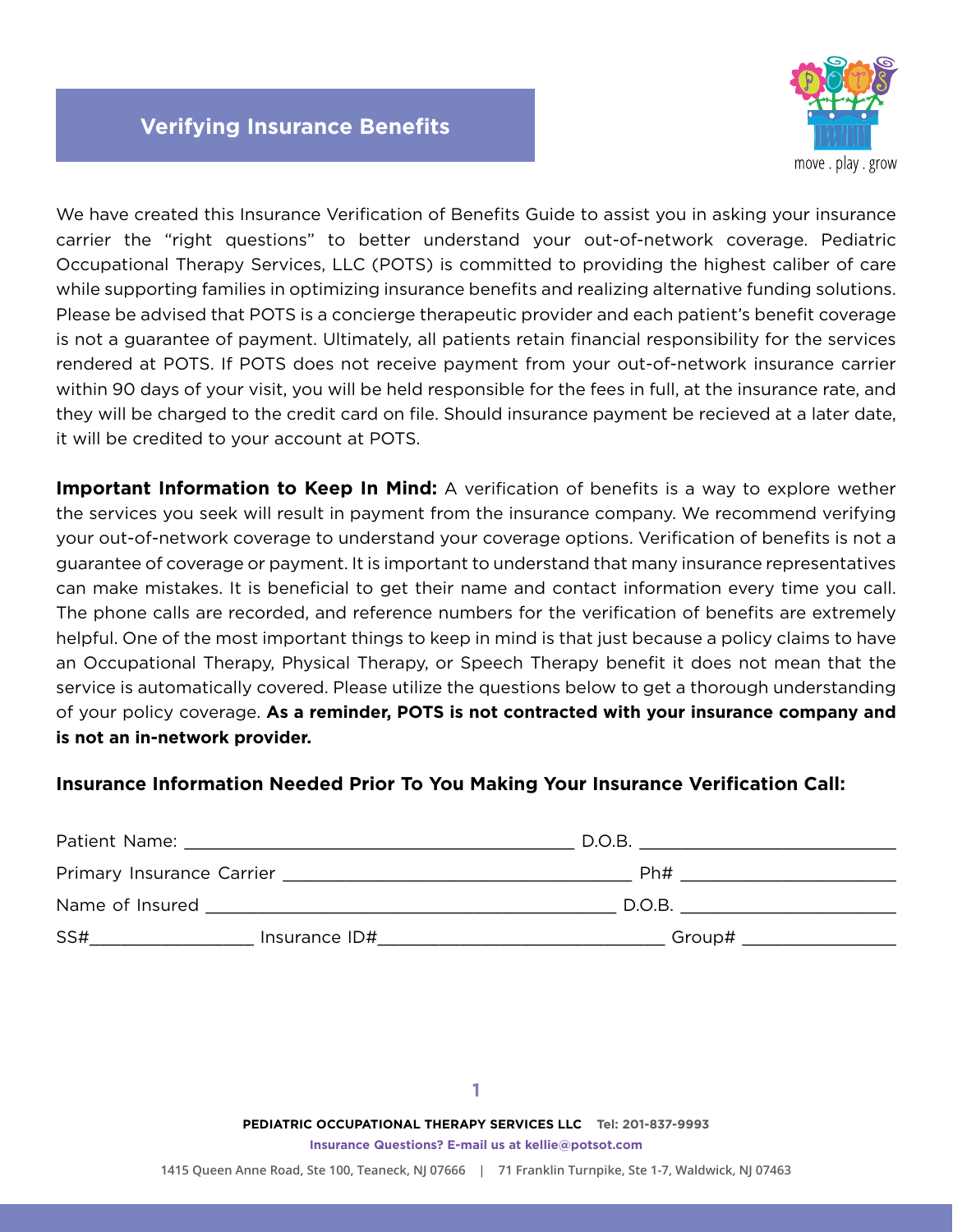# **What To Say When Calling Insurance:**

I am calling to verify **out-of-network benefits** coverage for my child: \_\_\_\_\_\_\_\_\_\_\_\_\_\_\_\_ for **Occupational, Physical, or Speech Therapy** in an **"office setting",** utilizing the following codes:

# **Procedure Codes May Include Any of the Following:**

The bold codes, are the ones we use most frequently

# **Occupational Therapy Codes:**

- **• 97165, 97166, 97167** (Occupational Therapy Evaluation)
- **• 97168** (Occupational Therapy Re-Evaluation)
- **• 97112** (Neuromuscular Re-Education)
- **• 97110** (Therapeutic Exercises)
- **• 97535** (Activities of Daily Living used for some therapy & parent coaching)
- **• 97530** (Therapeutic Activities)
- 99441 (Clinical Collaboration)
- **• 92526** (Oral functional therapy feeding or oral motor therapy)
- 97533 Sensory integrative techniques (only accepted by UHC, at times)
- **• 96112** Developmental test administration (first hour)
- **• 96113** Developmental test administration (each additional 30 minutes)
- **• 97113** Aquatic Exercises (OT in the water)
- 97760 (Orthotics management and training)

# **Physical Therapy Codes:**

•

- **• 97611; 97162; 97163** (Physical Therapy Evaluation)
- **• 97164** (Physical Therapy Re-Evaluation)
- **• 97110** (Therapeutic Exercises)
- **• 97112** (Therapeutic Activities)
- **• 97530** (Neuromuscular Re-education)
- **• 97116** (Gait training)
- 97760 (Orthotics management and training)
- 99441 (Clinical Collaboration)

# **Speech Therapy Codes:**

- **• 92523** (Speech Therapy Evaluation)
- **• 92507** (Speech Therapy Treatment)

**2**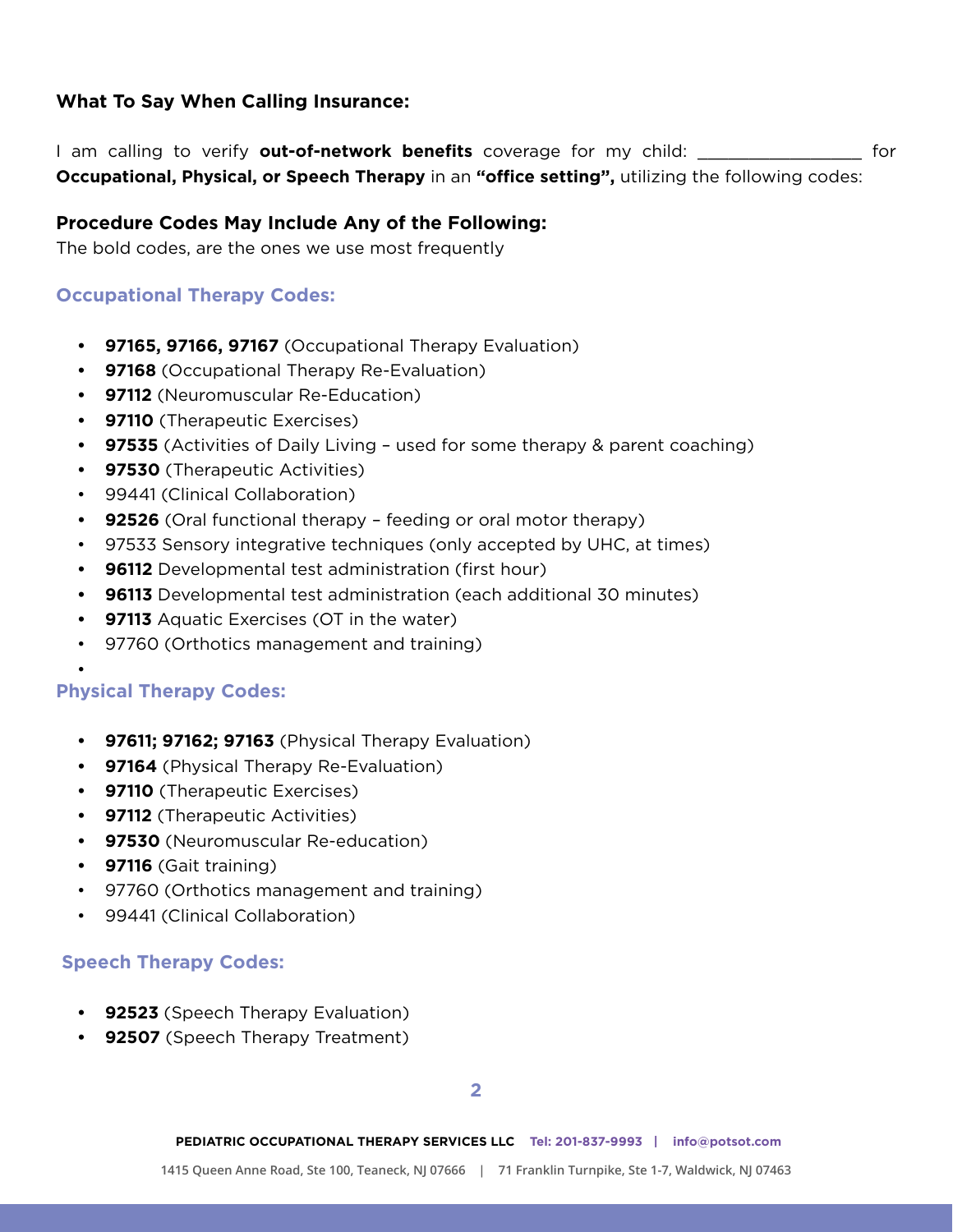- **• 92610** (Evaluation of Oral & Pharyngeal Swallowing)
- 92508 (Group Speech Therapy)
- **• 97535** (Self-Care/ADL-Parent consult/coaching)
- 99441 (Clinical Collaboration)
- **• 92526** (Oral functional therapy–Feeding or oral motor therapy)
- **• 97129** (Cognitive therapy)
- **• 96112** Developmental test administration (first hour)
- **• 96113** Developmental test administration (each additional 30 minutes)

#### **Questions:**

- 1. Who am I speaking with? \_\_\_\_\_\_\_\_\_\_\_\_\_\_\_\_\_\_\_\_\_\_\_\_\_\_ Date & Time \_\_\_\_\_\_\_\_\_\_\_\_\_\_\_\_\_\_\_
- 2. What is the effective date of my policy? \_\_\_\_\_\_\_\_\_\_\_\_\_\_\_\_\_\_
- 3. Is the policy based on a "calendar year" benefit or "policy year" benefit?
- 4. What coverage options does my policy include:
	- Physical Therapy (Out-Of-Network Coverage) Yes No
	- Occupational Therapy (Out-Of-Network Coverage) Yes No
	- Speech Therapy (Out-Of-Network Coverage) Yes No
	- Is **Feeding Therapy** covered for occupational therapy, speech therapy, or both? Yes No
- 5. Are my therapy coverage benefits subject to a deductible? A deductible is the amount you pay for healthcare coverage before your plan begins to pay.

#### **Occupational Therapy (Out-Of-Network Coverage)** Yes No

|       | If yes, what is the Out-Of-Network Deductible? Indy.              | Family |  |
|-------|-------------------------------------------------------------------|--------|--|
|       | How much of my Out-Of-Network Deductible has been satisfied as of |        |  |
| Indv. | <b>Family</b>                                                     |        |  |

#### **• Physical Therapy (Out-Of-Network Coverage)** Yes No

|       | If yes, what is the Out-Of-Network Deductible? Indy.              | Family |  |
|-------|-------------------------------------------------------------------|--------|--|
|       | How much of my Out-Of-Network Deductible has been satisfied as of |        |  |
| Indv. | Family                                                            |        |  |

# **• Speech Therapy (Out-Of-Network Coverage)** Yes No If yes, what is the Out-Of-Network Deductible? Indv. \_\_\_\_\_\_\_\_\_\_\_\_\_\_\_\_\_\_\_\_\_\_\_\_\_\_\_ How much of my Out-Of-Network Deductible has been satisfied as of \_\_\_\_\_\_\_\_\_\_\_? Indv. \_\_\_\_\_\_\_ Family\_\_\_\_\_\_\_

**3**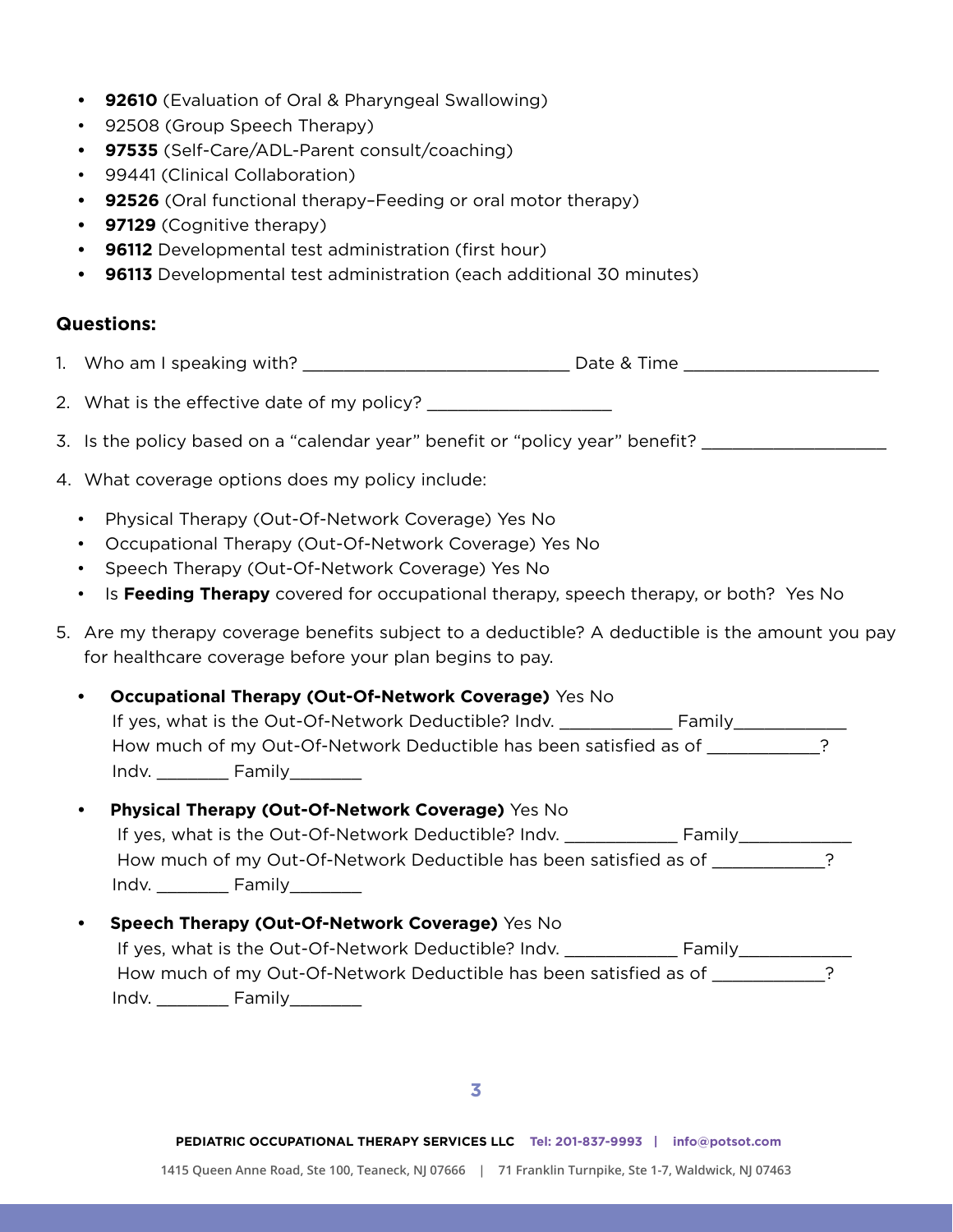- 6. What is my out-of-pocket max?
	- **Out-Of-Network Out-Of-Pocket Max:** Indv. \_\_\_\_\_\_\_\_\_\_\_\_\_\_ Family\_\_\_\_\_\_\_\_\_\_\_\_\_\_\_ How much has been satisfied as of \_\_\_\_\_\_\_\_\_\_\_? Indv. \_\_\_\_\_\_\_\_ Family\_\_\_\_\_\_\_\_\_\_\_\_
- 7. Is Pre-Authorization required for any of the codes that I presented? Pre-authoriation is the process by which the insurance company authorizes coverage of prescribed services before the services are rendered.

# **Occupational Therapy Codes:**

- **• 97165** (Occupational Therapy Evaluation) Yes No
- **• 97166** (Occupational Therapy Evaluation) Yes No
- **• 97167** (Occupational Therapy Evaluation) Yes No
- **• 97168** (Occupational Therapy Re-Evaluation) Yes No
- **• 97112** (Neuromuscular Re-education) Yes No
- **• 97110** (Therapeutic Exercises) Yes No
- **• 97535** (Activities Of Daily Living Therapy & Parent Coaching) Yes No
- **• 97530** (Therapeutic Activities) Yes No
- 99441 (Clinical Collaboration) Yes No
- **• 92526** (Oral functional therapy feeding or oral motor therapy) Yes No
- 97533 Sensory integrative techniques (only accepted by UHC, at times) Yes No
- **• 96112**: Developmental test administration (first hour) Yes No
- **• 96113** Developmental test administration (each additional 30 minutes) Yes No
- **• 97113** Aquatic Exercises (OT in the water) Yes No
- 97760 (Orthotics management and training) Yes No

# **Physical Therapy Codes:**

- **• 97161** (Physical Therapy Evaluation) Yes No
- **• 97162** (Physical Therapy Evaluation) Yes No
- **• 97163** (Physical Therapy Evaluation) Yes No
- **• 97164** (Physical Therapy Re-Evaluation) Yes No
- **• 97110** (Therapeutic Exercises) Yes No
- **• 97112** (Therapeutic Activities) Yes No
- **• 97530** (Neuromuscular Re-education) Yes No
- **• 97116** (Gait training) Yes No
- 97760 (Orthotics management and training) Yes No
- 99441 (Clinical Collaboration) Yes No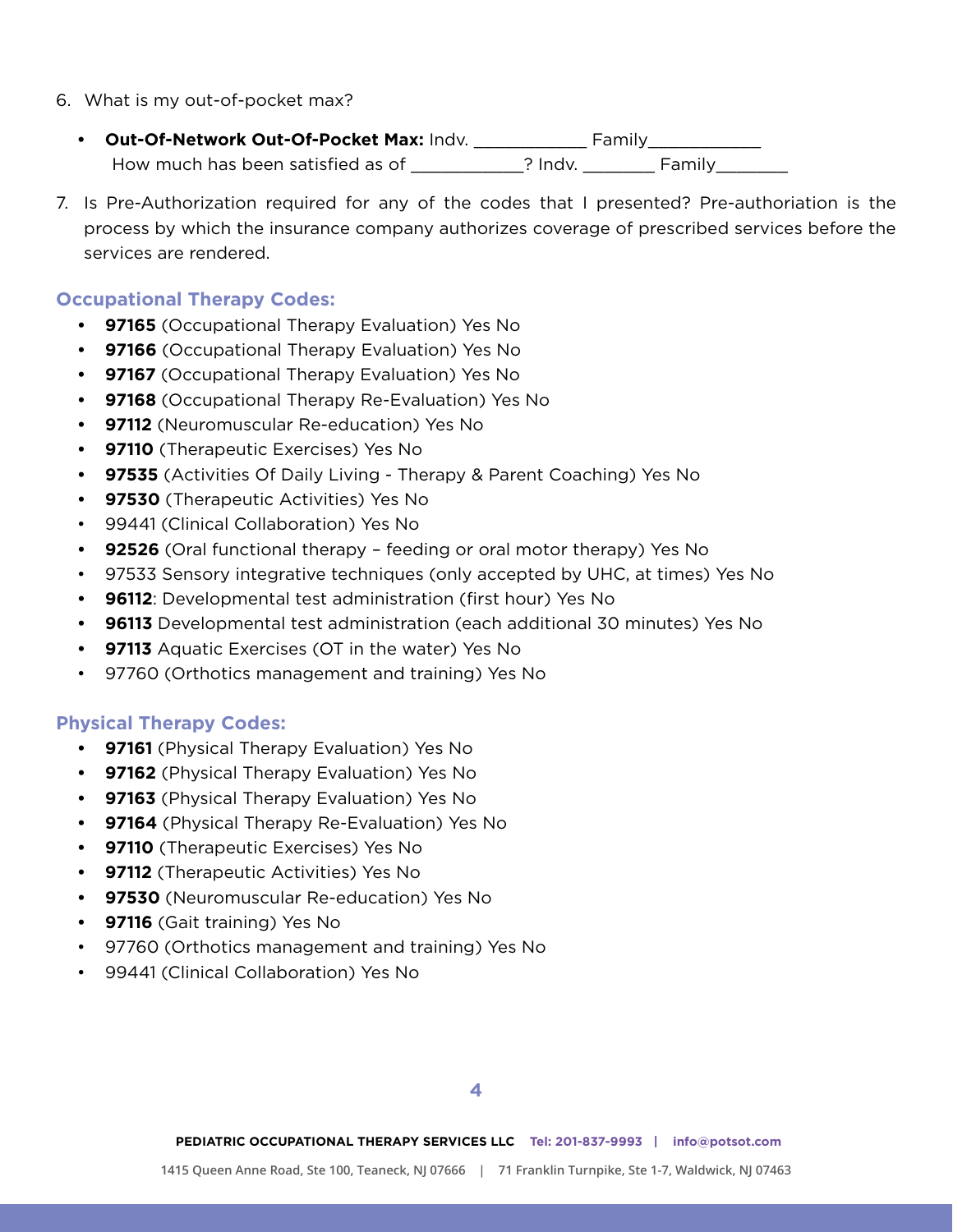## **Speech Therapy Codes:**

- **• 92523** (Speech Therapy Evaluation) Yes No
- **• 92507** (Speech Therapy Treatment) Yes No
- **• 92610** (Evaluation of Oral & Pharyngeal Swallowing) Yes No
- 92508 (Group Speech Therapy) Yes No
- **• 97535** (Self-Care/ADL-Parent consult/Coaching) Yes No
- 99441 (Clinical Collaboration) Yes No
- **• 92526** (Oral functional therapy Feeding or oral motor therapy) Yes No
- **• 97129** (Cognitive therapy) Yes No
- **• 96112** Developmental test administration (first hour) Yes No
- **• 96113** Developmental test administration (each additional 30 minutes) Yes No
- 8. Do Occupational Therapy visits going towards the out-of-network deductible count towards treatment max? Yes No
- 9. Do Physical Therapy visits going towards the out-of-network deductible count towards treatment max? Yes No
- 10. Do Speech Therapy visits going towards the out-of-network deductible count towards treatment max? Yes No
- 11. Are Occupational, Physical, and Speech Therapy visits reimbursed if they occur on the same day? (Please be advised that some insurance companies do not cover more than one discipline in a single calendar day) Yes No
- 12. Once the deductible is met, what percentage of the cost of the services is covered by my insurance plan?
	- **• Out-Of-Network Coverage:** 50% coverage\_\_\_\_ 60% coverage\_\_\_\_ 70% coverage\_\_\_\_ 80% coverage\_\_\_\_ Other\_\_\_\_
	- What percentage is my co-insurance: 20% coverage\_\_\_\_ 30% coverage\_\_\_ 40% coverage\_\_\_\_ 50% coverage\_\_\_\_ Other\_\_\_\_
- 13. If the therapy benefit is subject to a "co-pay" instead of "co-insurance" for Occupational, Physical, or Speech Therapy coverage, please provide co-pay information:

| Occupational Therapy Co-pay: |
|------------------------------|
| Physical Therapy Co-pay:     |
| Speech Therapy Co-pay:       |

**5**

**PEDIATRIC OCCUPATIONAL THERAPY SERVICES LLC Tel: 201-837-9993 | info@potsot.com**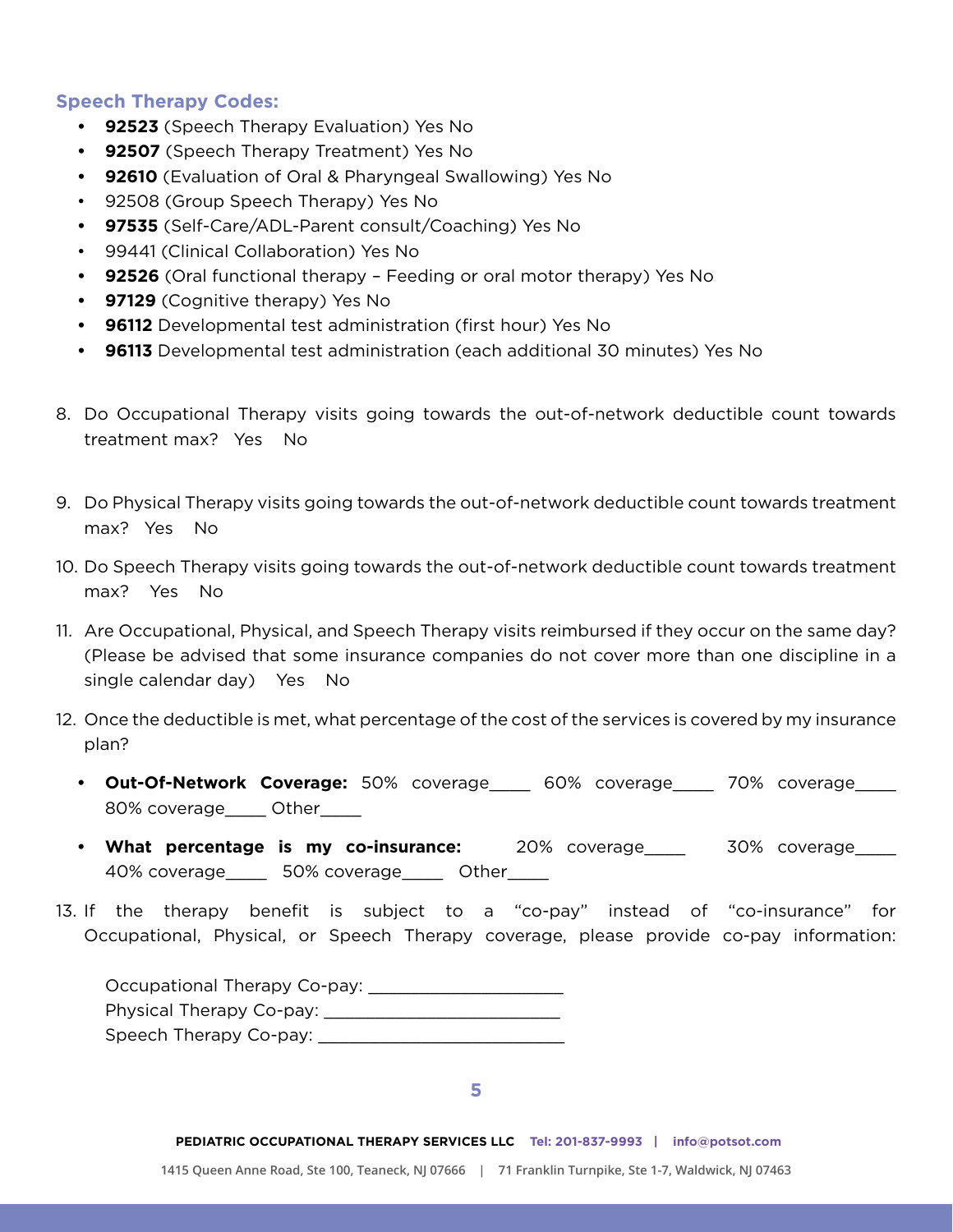14. Are the Occupational Therapy, Physical Therapy and Speech Therapy benefits a "shared benefit" (example a total of 12 visits between OT, PT and speech therapy services)?

| Voc No<br>Notes:<br>No.<br>50 |  |
|-------------------------------|--|
|                               |  |

Which benefits are shared **OT, PT, Speech therapy** (circle shared benefits)

15. What is the treatment max for Out-Of-Network Coverage?

Occupational Therapy Treatment Max: \_\_\_\_\_\_\_\_\_\_\_\_\_\_\_\_ Visits Utilized\* YTD\_\_\_\_\_\_\_\_ Physical Therapy Treatment Max: \_\_\_\_\_\_\_\_\_\_\_\_\_\_\_\_ Visits Utilized YTD\_\_\_\_\_\_\_\_\_\_\_\_ Speech Therapy Treatment Max: Visits Utilized YTD (\*Year to date)

 $\_$  , and the contribution of the contribution of the contribution of the contribution of  $\mathcal{L}_1$ 

 $\_$  , and the contribution of the contribution of the contribution of the contribution of  $\mathcal{L}_1$ 

 $\_$  , and the contribution of the contribution of the contribution of the contribution of  $\mathcal{L}_1$ 

- 16. Can more visits be approved?
	- **Occupational Therapy** Yes No If yes, how do we get more visits:  $\blacksquare$
	- **Physical Therapy** Yes No If yes, how do we get more visits: \_\_\_\_\_\_\_\_\_\_\_\_\_\_\_\_\_\_\_\_\_\_\_\_\_\_\_\_\_\_\_\_\_\_\_\_\_\_\_\_\_\_\_\_\_\_\_\_
	- **Speech Therapy** Yes No If yes, how do we get more visits: \_\_\_\_\_\_\_\_\_\_\_\_\_\_\_\_\_\_\_\_\_\_\_\_\_\_\_\_\_\_\_\_\_\_\_\_\_\_\_\_\_\_\_\_\_\_\_\_

17. Is a doctor's prescription, required for?

- **• Occupational Therapy** Yes No
- **• Physical Therapy** Yes No
- **• Speech Therapy** Yes No
- 18. Are there pre-existing conditions that are not covered for a Occupational, Physical, or Speech Therapy benefit? Yes No If yes, please explain:

 $\_$  , and the set of the set of the set of the set of the set of the set of the set of the set of the set of the set of the set of the set of the set of the set of the set of the set of the set of the set of the set of th

19. Are there any exclusions listed on the "Evidence of Coverage" section of my plan for Occupational, Physical, or Speech Therapy? Yes No. If yes, please provide exclusions:

 $\_$  , and the contribution of the contribution of the contribution of the contribution of  $\mathcal{L}_\text{max}$  $\_$  , and the contribution of the contribution of the contribution of the contribution of  $\mathcal{L}_\mathcal{A}$ 

**PEDIATRIC OCCUPATIONAL THERAPY SERVICES LLC Tel: 201-837-9993 | info@potsot.com** 

**1415 Queen Anne Road, Ste 100, Teaneck, NJ 07666 | 71 Franklin Turnpike, Ste 1-7, Waldwick, NJ 07463**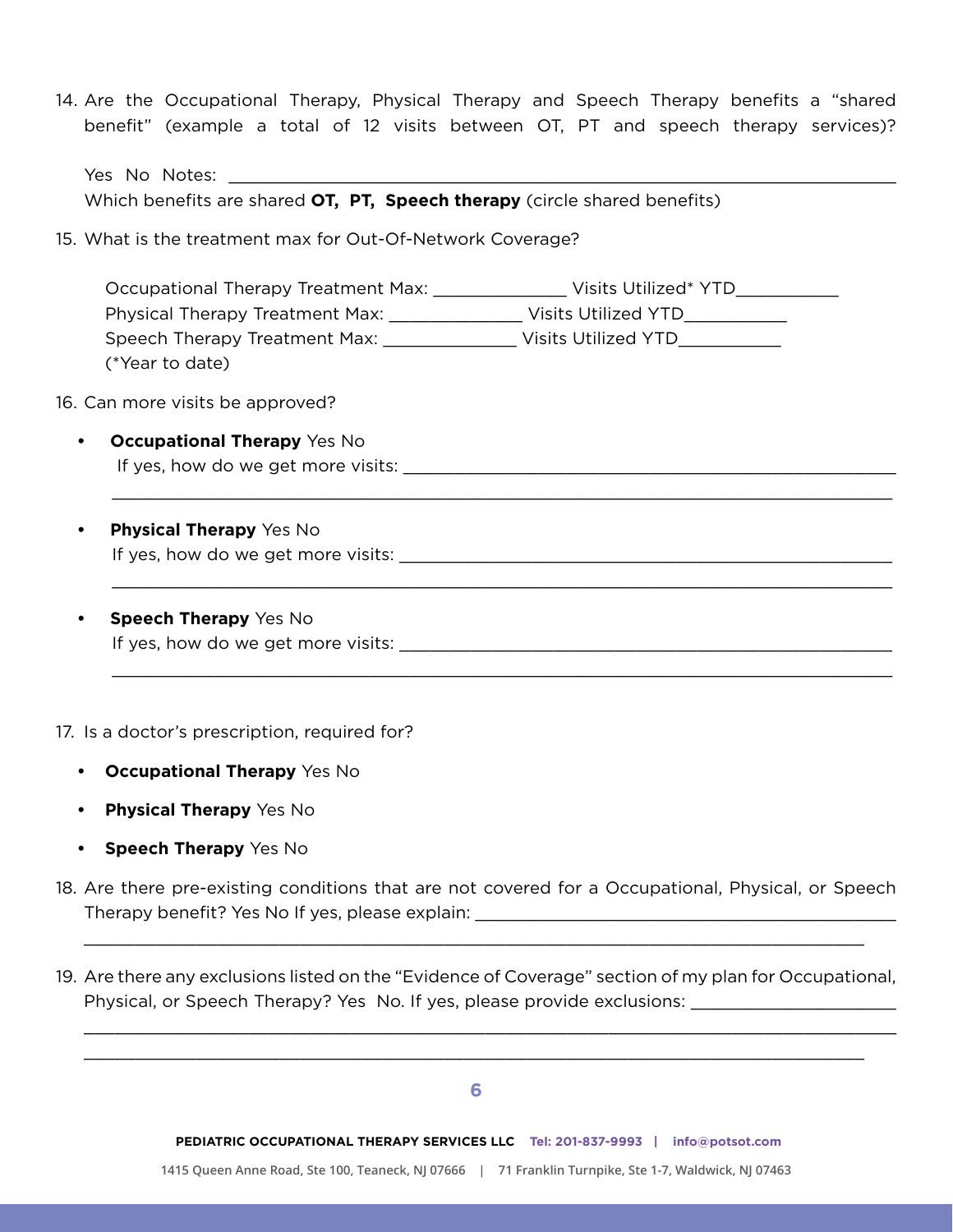20.Where should claims be submitted?

| Attn:  | Address: |     |  |
|--------|----------|-----|--|
| City:  | State:   | Zip |  |
| Notes: |          |     |  |

# **Verification Benefits Log**

# **POTS Information**

**Pediatric Occupational Therapy Services LLC Organization NPI:** 1851900435 **EIN/Tax ID:** 223671737

## **7**

**PEDIATRIC OCCUPATIONAL THERAPY SERVICES LLC Tel: 201-837-9993 | info@potsot.com** 

**1415 Queen Anne Road, Ste 100, Teaneck, NJ 07666 | 71 Franklin Turnpike, Ste 1-7, Waldwick, NJ 07463**